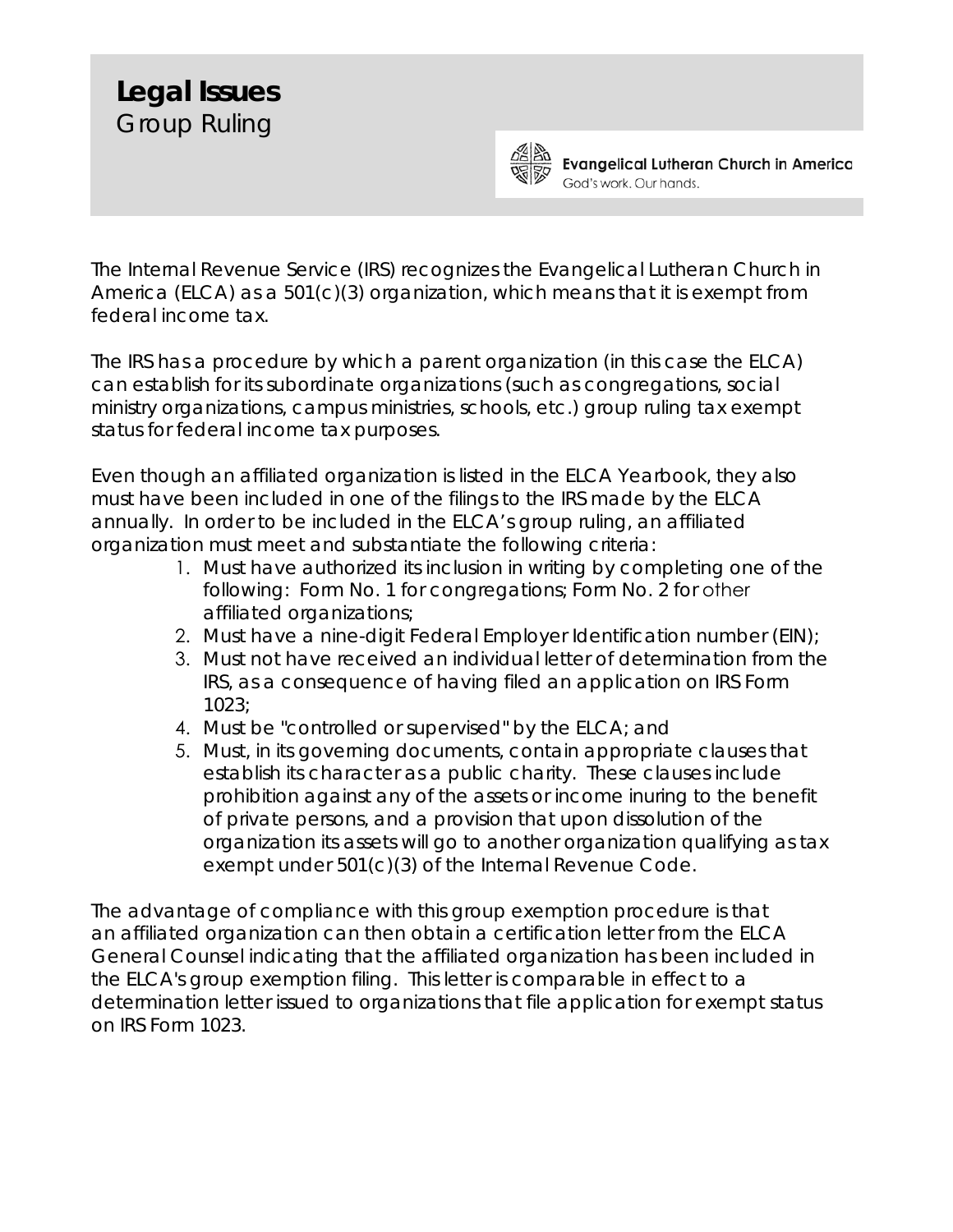The certification letter issued by the ELCA General Counsel confirms that an affiliated organization has been included in the ELCA Group Exemption filing. This letter could be requested and used in any of the following situations:

- Application for a bulk mailing permit issued by the U.S. Post Office;
- Application for state sales tax exemption; (Exemption from state and local sales and other taxes does not automatically follow because one has exempt status for federal income tax purposes; however, in many states proving exemption from federal income tax is a prerequisite for applying for exemption from sales and other local taxes);
- Application seeking a grant or matching funds from another 501(c)(3) organization (e.g., a fraternal life insurance company);
- Settlement of an estate or receipt of a gift where money has been left to a subordinate organization; or
- On occasion, the donor to an affiliated organization will request proof of the donee's organization tax exempt status. Affiliated organizations may be included in the ELCA's annual filings with IRS under one of these specific categories:
	- o Churchwide Organization
	- o Synods
	- o Other National Organizations
	- o Other Synod Related Organizations
	- o Seminaries
	- o Colleges and Schools
	- o Social Ministry Organizations
	- o Camps and Conference Centers
	- o Campus Ministry Organizations
	- o Continuing Education Centers
	- o Coalitions
	- o Congregations, Multi-point Ministries, and Other Ministries Under Development
	- o Synodical Women's Organizations
	- o Synodically Authorized Worshiping Communities/Chapels
	- o Supporting Organizations
	- o Congregation Related Organizations

## **How to Contact Us Regarding a Certification Letter\***

To initiate the Group Ruling Exemption process for your congregation or other ELCA entity\*, please send an email to [501c3@elca.org](mailto:501c3@elca.org) with the subject line: Tax Exempt Status.

We prefer that any requests be sent from your congregation's or other organization's email address. You will receive an automatic reply which states: "Please provide your entity name, address, city, state, as well as the 9-digit Federal